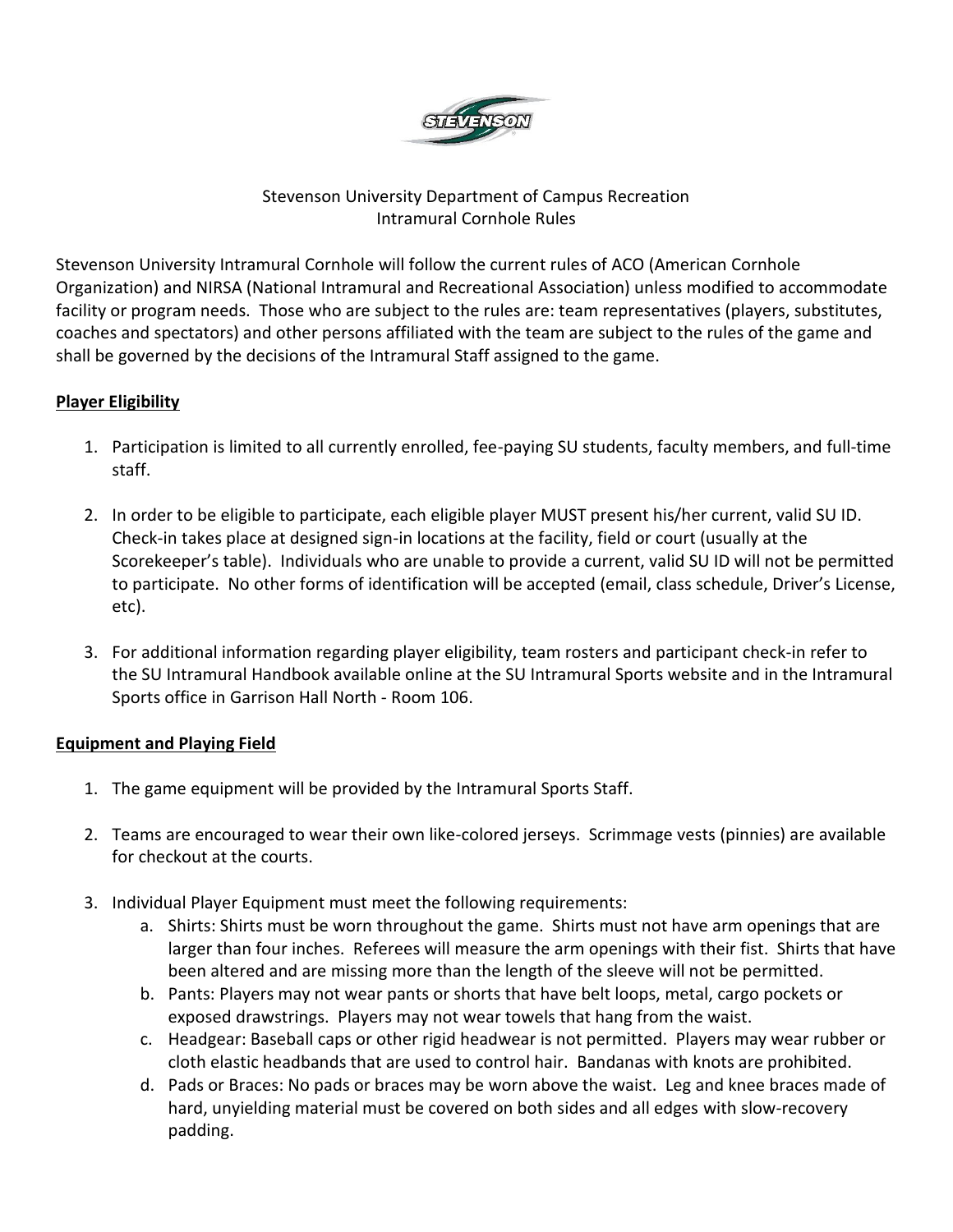- e. Shoes: All players must wear shoes. Athletic/Tennis shoes are permitted. Any other type of shoe that the official deem unsafe is prohibited.
- 4. Jewelry is NOT allowed to be worn by any participant during the game. Jewelry consists of visible rings (wedding bands), watches, necklaces, earrings, studs (including tongue or lip rings), bracelets (metal or cloth) and any other such similar jewelry. Medical alert bracelets must be taped to the body or secured under clothing such as a sock to be worn during play. Taping of any other forms of jewelry, other than a medical bracelet, is prohibited. Players are subject to ejection for failure to remove jewelry.

### **Rules of the Game**

Team consists of two participants. Matches will be best two out of three sets (set is to 21 points).

Game time is forfeit time. Any team that forfeits a game can jeopardize any playoff potential due to a low sportsmanship rating. Teams who forfeit more than once will be dropped from the league.

Substitutions are only allowed at the end of a set. Matches will be limited to 30 minutes. The team that is leading after 30 minutes from the opening throw will be declared the winner. The supervisor on duty will be responsible for timing matches and resolving any conflicts.

Two contestants are partners against another team of two contestants. In doubles play, one member of each team pitches from one cornhole platform and the other members pitch from the other cornhole platform. Participants must remain at their end of the court throughout the entire set. Teams will switch ends after each set.

In co-ed leagues, there must be one male thrower and one female thrower. Males must share one end of the court and females must share the other end of the court.

#### **Innings**

Every Cornhole / Corn Toss match is broken down into innings of play. During each inning of play each contestant (all four participants) must pitch all four corn bags.

#### **Value Of The Corn Bag**

1. Corn Bag In-The-Hole - A corn bag in-the-hole (or Hole-In) is a corn bag which is thrown through the hole in the cornhole platform or otherwise comes to rest inside the cornhole platform. A corn bag in-the-hole has a value of three points.

2. Corn Bag In-The-Count - A corn bag that is not in-the-hole but lands with any portion of the corn bag resting on top of the cornhole platform is in-the-count. A corn bag in-thecount has a value of one point. For a corn bag to be in-the-count, it must not touch the ground or any other portion of the court prior to coming to rest on the cornhole platform. If a corn bag touches the ground before coming to rest on the cornhole platform, it is a foul and must be removed from the cornhole platform prior to the continuation of play.

3. Corn Bag Out-Of-The-Count - A corn bag which comes to rest anywhere except inthecount or in-the-hole is out-of-the-count and has no scoring value. A corn start when the contestant steps onto the pitcher's box with the intention of pitching.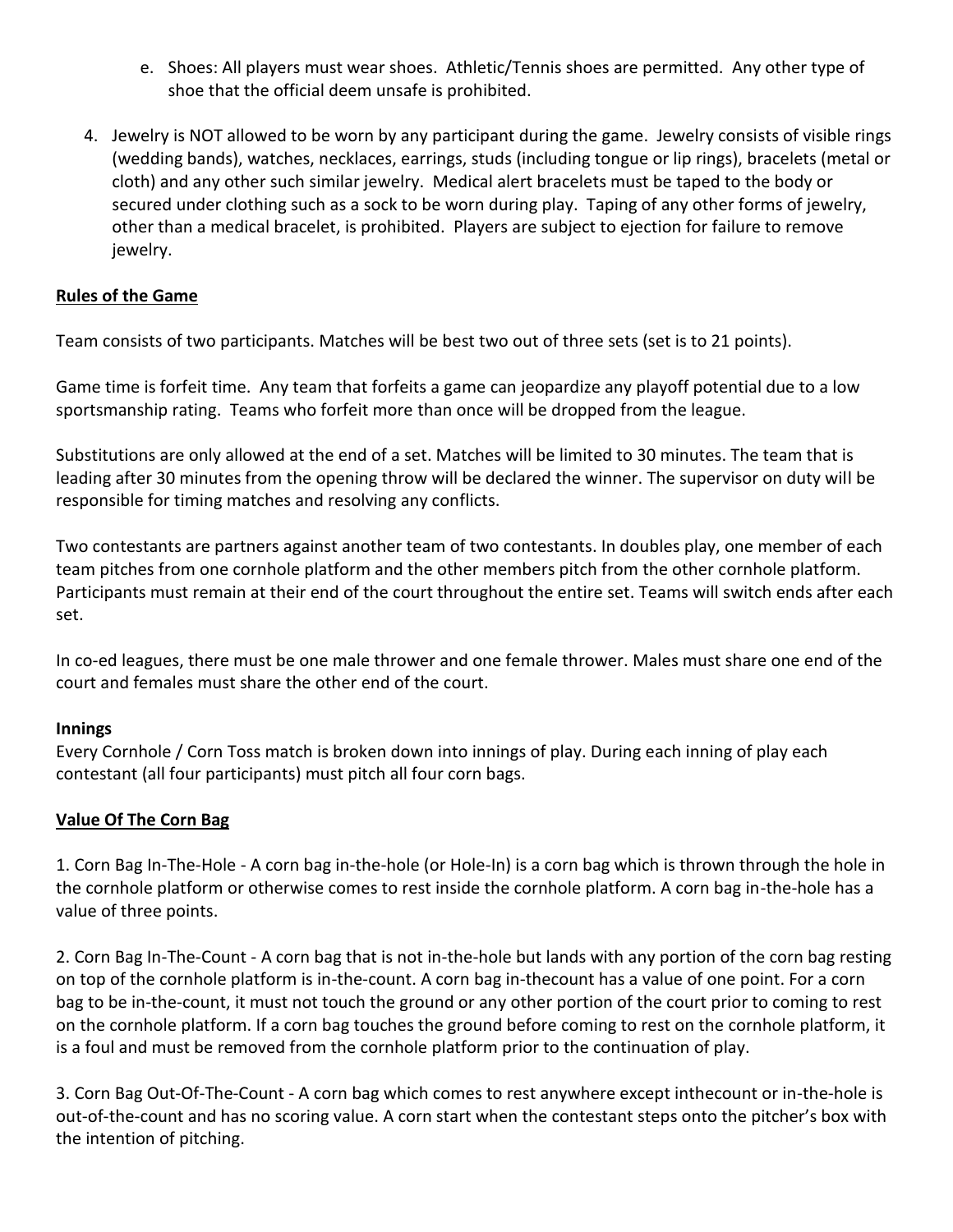## **Pitching Rotation During The Game**

The contestant who scored in the preceding inning shall pitch first in the next inning. If neither pitcher scores, the contestant who pitched second (last) in the preceding inning shall pitch first in the next inning.

#### **Length of the Game**

## **Point Limits**

The Cornhole / Corn Toss match shall be played until the first team of contestants reaches (or exceeds) 21 points at the completion of an inning. The winning team does not need to win by two or more points. If both teams exceed 21 points at the end of an inning, the team with the most points is the winner.

### **The Inning Must Be finished**

The Cornhole / Corn Toss match can never end in the middle of an inning. Thus, if a team that pitches first reaches or exceeds 21 points, the game can not end until the other side is allowed to pitch all of their corn bags and the inning is completed.

### **Ties At The End Of An Inning**

If the Cornhole / Corn Toss match is tied at 21 or more at the end of an inning, play continues until one team or the other achieves a higher score at the end of an inning and wins the match.

### **Scoring**

### **Cancellation Scoring**

In cancellation scoring, corn bags in-the-hole and corn bags in-the-count pitched by opponents during an inning or half of an inning in doubles play cancel each other out. Only non-cancelled corn bags are counted in the score for the inning.

1. Corn Bags In-The-Hole – Hole-ins (HI's) cancel each other. A corn bag in-the-hole of one contestant shall cancel a corn bag in-the-hole of his competitor and those corn bags shall not score any points. Any noncancelled corn bag in-the-hole scores three points.

2. Corn Bags In-The-Count – Corn bags in-the-count cancel each other. A corn bag in-the-count of one contestant shall cancel a corn bags in-the-count of the opponent and those corn bags shall not score any points. Any non-cancelled corn bags in-the-count score one point each.

## **Score Calculation**

Cancellation scoring may be easily calculated as follows:

1. The points of both contestants are calculated for hole-ins and in-the-count corn bags.

2. The points of the lowest scoring contestant for hole-in corn bags are subtracted from the points of the highest scoring contestant for hole-in corn bags. The result is the hole-in score for the highest scoring contestant. The hole-in score for the lowest scoring contestant is zero.

3. The points of the lowest scoring contestant for in-the-count corn bags are subtracted from the points of the highest scoring contestant for in-the-count corn bags. The result is the in-the-count score for the highest scoring contestant. The in-the-count score for the lowest scoring contestant is zero.

3. The hole-in score for each contestant is added to the in-the-count score for each contestant to derive the recorded score for the inning.